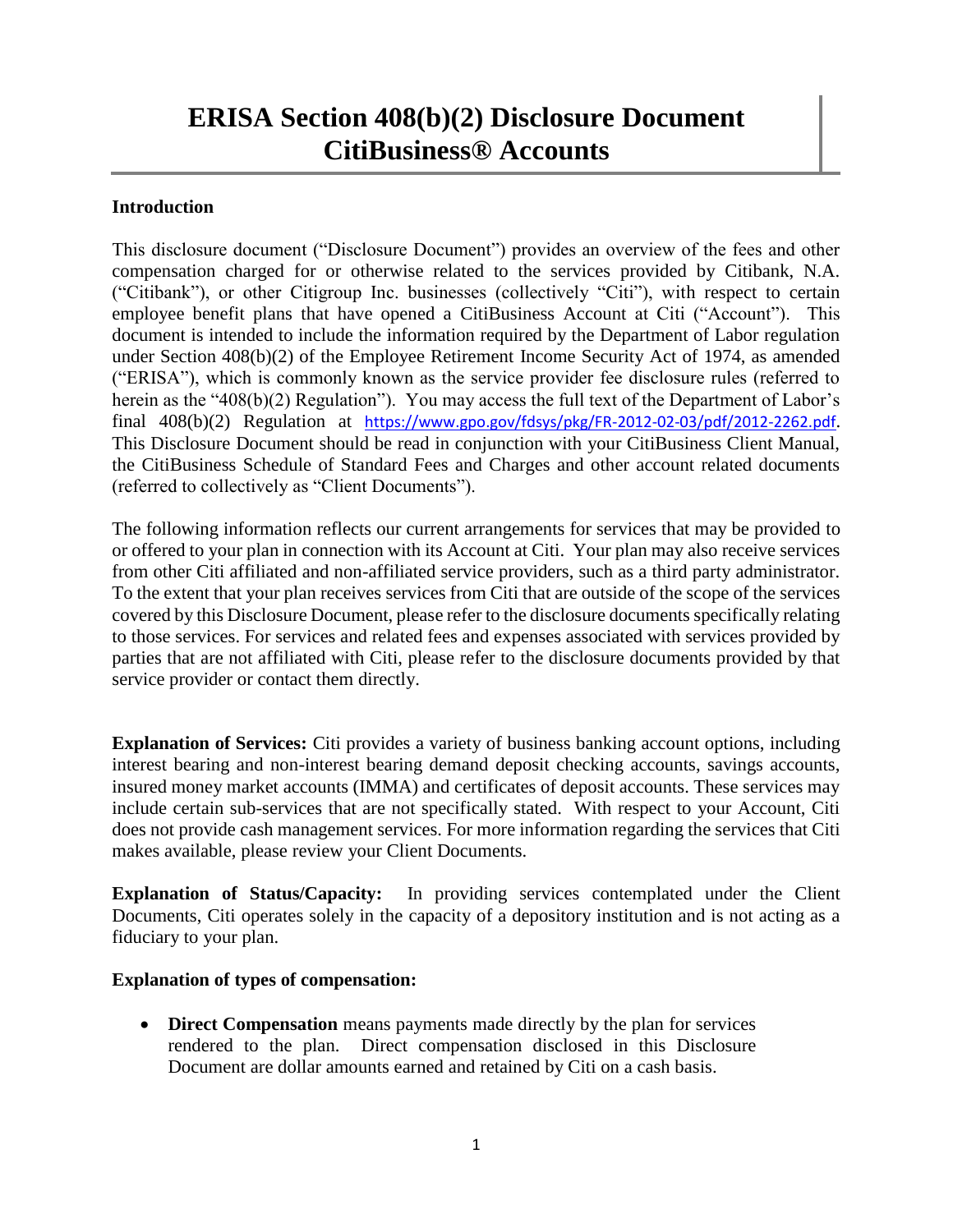## **ERISA Section 408(b)(2) Disclosure Document CitiBusiness® Accounts**

 **Indirect Compensation** means compensation received from sources other than directly from the plan or plan sponsor in connection with the services provided to the plan. In certain circumstances, the payment of indirect compensation to Citi may depend on several factors, including the elapsed time period during which deposits are held at Citi.

#### **Direct Compensation**

None. All fees and charges are waived for your Account.

#### **Indirect Compensation Paid from Sources Other than the Plan**

*Benefits from Bank Deposits:* Citi obtains financial benefits attributable to the Account's cash balances invested in Citi deposits. This is because Citi may invest these cash balances or use them to fund certain of its business activities, whereby Citi keeps the difference between any interest paid to the Account and other costs incurred by it with respect to these cash balances and the interest or other income earned on its loans, investments and other assets obtained with the use of these cash balances.

#### **Termination Fee:** None.

### **Additional disclosures regarding compensation that may be received by Citi or related parties**

Citi or a related party may receive other forms of compensation not described above. Generally, these payments are not attributable to any individual account or client.

#### **Marketing Support, Conferences, Sales Meetings, and Similar Activities**

Citi may receive marketing and training support payments, conference subsidies, and other types of financial and non-financial compensation and incentives from mutual fund companies, insurance and annuity companies and other investment product distributors, investment advisors, broker-dealers and other vendors to support the sale of their products and services to Citi clients. These payments may include reimbursement for Citi's participation in sales meetings, seminars and conferences held in the normal course of business. These payments may also include reimbursements for costs and expenses incurred by Citi in sponsoring conferences, meetings and similar activities. These payments are received by Citi in connection with all of its accounts and are not dependent on or related to the amount of assets invested in your Account. Because they are based on all of Citi's accounts, they cannot reasonably be allocated to any particular account. The providers independently decide what they will spend on these types of activities and do not share this information with Citi subject to regulatory guidelines and Citi policies. The amount of any expense reimbursement or payment to Citi is dependent on which activities Citi participates in or sponsors, the amount of that participation and other factors and is determined by the provider.